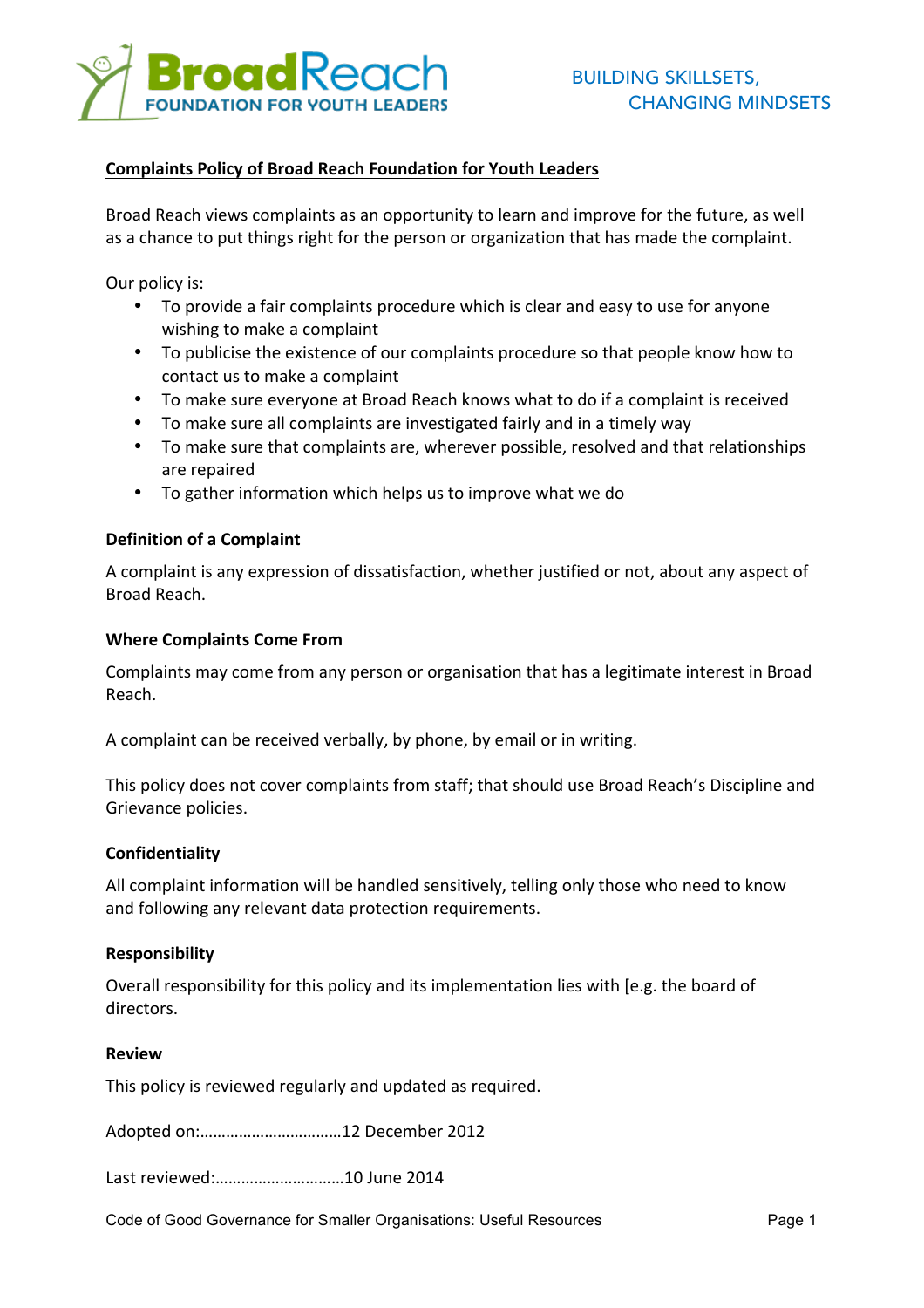# **Publicised Contact Details for Complaints:**

Written complaints may be sent to Broad Reach at 580 St. Clair Ave. West.  $2^{nd}$  floor. Toronto. M6C 1A6 or by e-mail at info@sailbroadreach.ca.

Verbal complaints may be made by phone to 416 850 5755 or in person to any of Broad Reach's staff, volunteers or trustees at or 580 St. Clair Ave. West, 2<sup>nd</sup> floor, Toronto, M6C 1A6 or at any of our events or activities.

# **Receiving Complaints**

Complaints may arrive through channels publicised for that purpose or through any other contact details or opportunities the complainant may have.

Complaints received by telephone or in person need to be recorded.

The person who receives a phone or in person complaint should:

- Write down the facts of the complaint
- Take the complainant's name, address and telephone number
- Note down the relationship of the complainant to (for example: client, member)
- Tell the complainant that we have a complaints procedure
- Tell the complainant what will happen next and how long it will take
- Where appropriate, ask the complainant to send a written account by post or by email so that the complaint is recorded in the complainant's own words.

For further guidelines about handling verbal complaints, see **Appendix 1** 

## **Resolving Complaints**

## **Stage One**

In many cases, a complaint is best resolved by the person responsible for the issue being complained about. If the complaint has been received by that person, they may be able to resolve it swiftly and should do so if possible and appropriate.

Whether or not the complaint has been resolved, the complaint information should be passed to Executive Director no later than 5 business days.

On receiving the complaint, Executive Director records it in the complaints log. If it has not already been resolved, they delegate an appropriate person to investigate it and to take appropriate action.

If the complaint relates to a specific person, they should be informed and given a fair opportunity to respond.

Complaints should be acknowledged by the person handling the complaint within a week. The acknowledgement should say who is dealing with the complaint and when the person complaining can expect a reply. A copy of this complaints procedure should be attached.

Ideally complainants should receive a definitive reply within four weeks. If this is not possible because for example, an investigation has not been fully completed, a progress report should be sent with an indication of when a full reply will be given.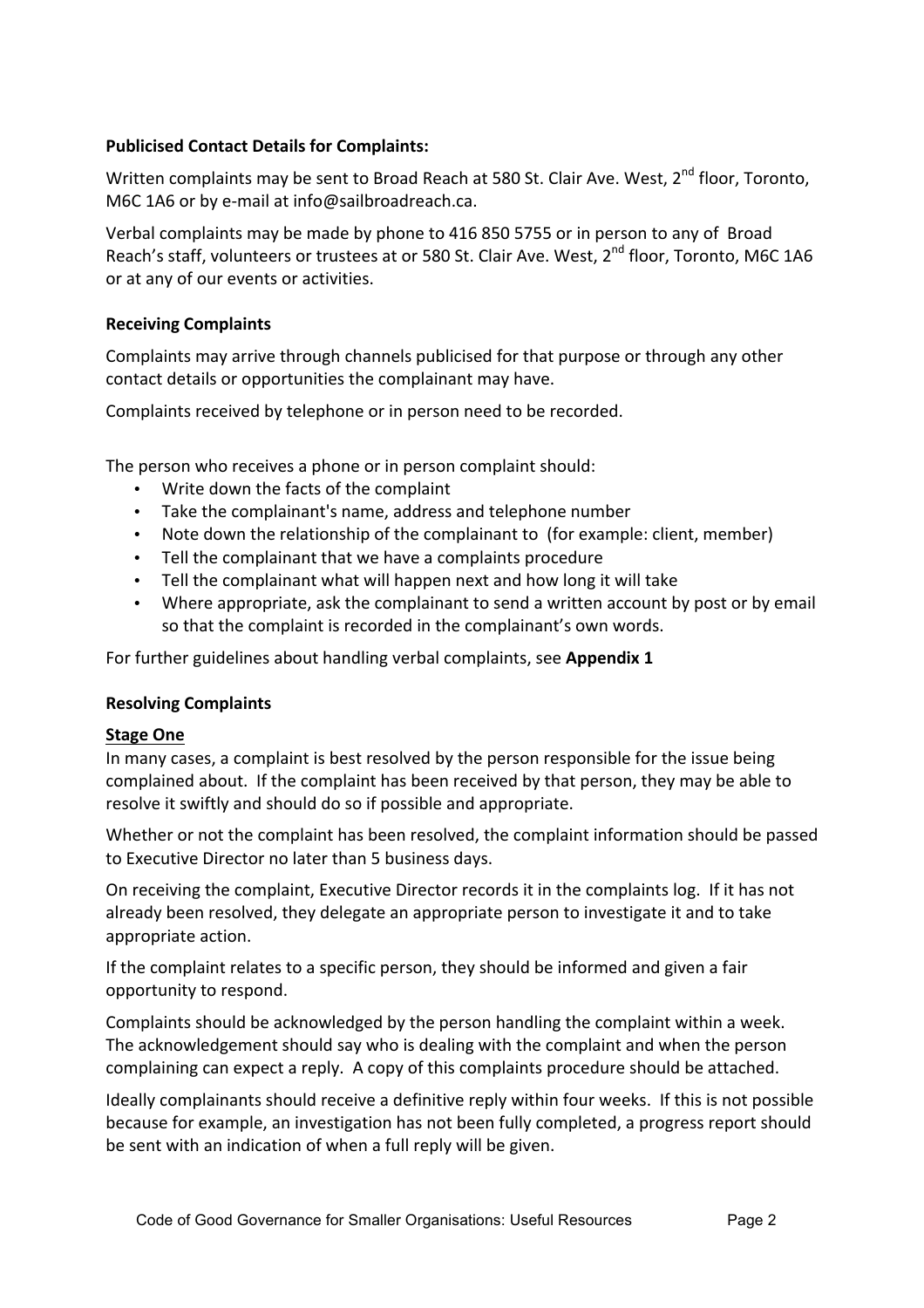

Whether the complaint is justified or not, the reply to the complainant should describe the action taken to investigate the complaint, the conclusions from the investigation, and any action taken as a result of the complaint.

## **Stage Two**

If the complainant feels that the problem has not been satisfactorily resolved at Stage One, they can request that the complaint is reviewed at Board level. At this stage, the complaint will be passed to Chair, Governance Committee

The request for Board level review should be acknowledged within five business days of receiving it. The acknowledgement should say who will deal with the case and when the complainant can expect a reply.

Chair, Governance Committee may investigate the facts of the case themselves or delegate a suitably senior person to do so. This may involve reviewing the paperwork of the case and speaking with the person who dealt with the complaint at Stage One.

If the complaint relates to a specific person, they should be informed and given a further opportunity to respond.

The person who dealt with the original complaint at Stage One should be kept informed of what is happening.

Ideally complainants should receive a definitive reply within four weeks. If this is not possible because for example, an investigation has not been fully completed, a progress report should be sent with an indication of when a full reply will be given.

Whether the complaint is upheld or not, the reply to the complainant should describe the action taken to investigate the complaint, the conclusions from the investigation, and any action taken as a result of the complaint.

The decision taken at this stage is final, unless the Board decides it is appropriate to seek external assistance with resolution

### **Variation of the Complaints Procedure**

The Board may vary the procedure for good reason. This may be necessary to avoid a conflict of interest, for example, a complaint about the Chair should not also have the Chair as the person leading a Stage Two review.

### **Monitoring and Learning from Complaints**

Complaints are reviewed annually to identify any trends which may indicate a need to take further action.